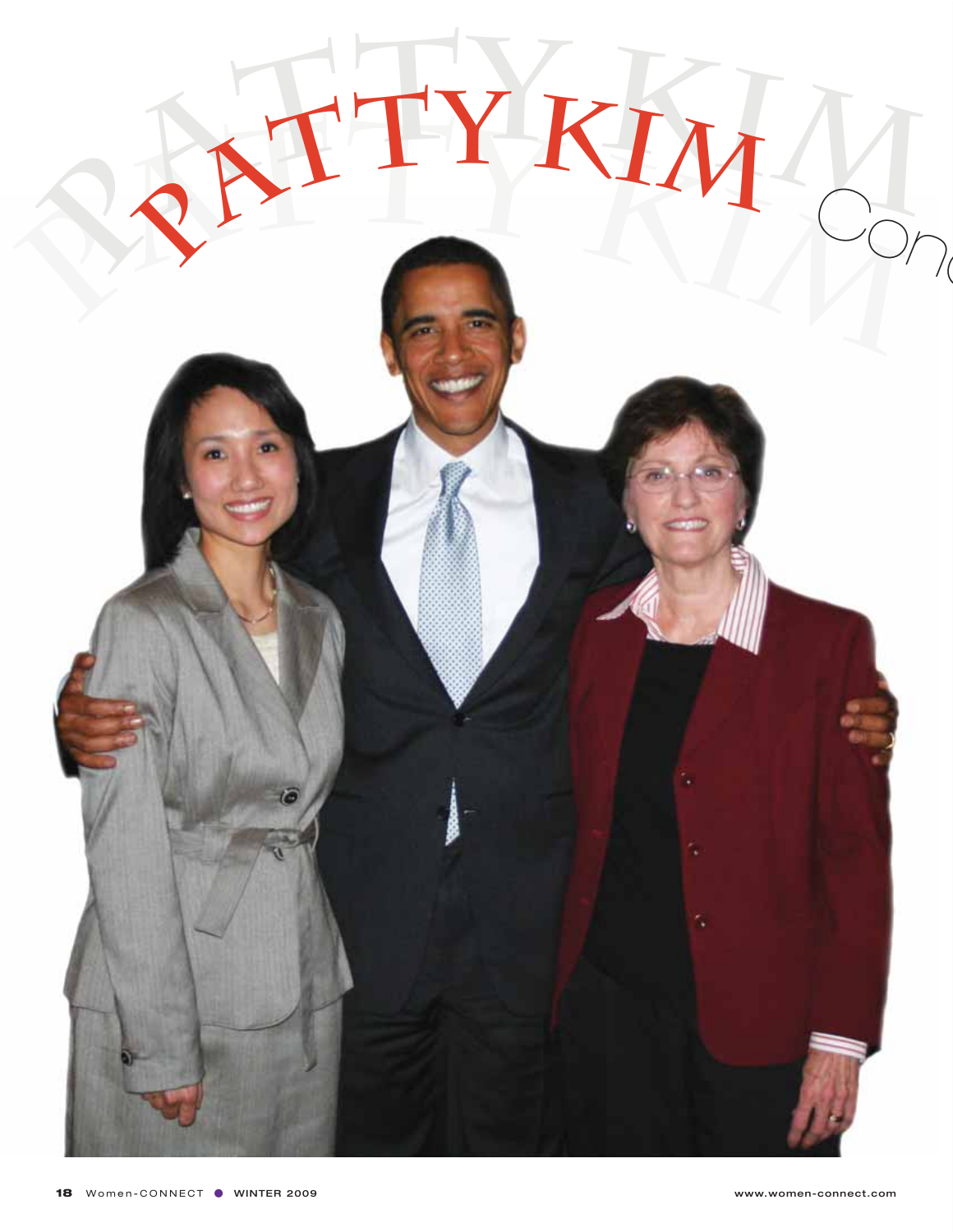

arrisburg Councilwoman Patty Kim is the epitome of poise and confidence. She laughs easily and has a pleasant mix of humor, sophistication, and warmth. For a number of years she worked as a successful news anchor. So it comes as a surprise when she admits to not always feeling a sense of self-assurance. In a heart-felt conversation, Patty expressed a passionate and sincere desire to instill hope in people who suffer the same discomfort she agonized under because of low self-esteem. In what follows she willingly exposes her vulnerabilities for the benefit of others.

Patty is of Korean descent, born and raised in San Diego, California. She is the middle child of three daughters. Her father earned his management degree at the University of Southern California and went to work for the federal government. In 1985 when Patty was 12 years old, her family moved to Washington, D.C., where her father took a different job within the government. Her mother opened a flower shop, and when I remarked that sounded delightful, she laughed, "Not if you're cheap – no, free – labor."

Before the move to Washington, D.C., "I was used to being in a school where everyone had blonde hair and blue eyes. Now I was attending a school with ambassadors' sons and daughters from all over the world. I was amazed to see such diversity," Patty recounts. "I was an average student and an above average athlete. One day I was offered an opportunity to try lacrosse. I picked up the stick and found I was a natural. It came easily to me, I excelled and it became my identity."

In high school, Patty dreamed of becoming a doctor, but it was the late 1980s and women who wanted to enter the medical profession were encouraged to study nursing. Patty complied, and in 1991 she graduated from high school and was accepted into the nursing program at Boston College. "I

wanted to help people, but this didn't seem to be the best way," says Patty. To save money on tuition, Patty decided to change her course of study to communications. "I chose a major that I could easily graduate in the least amount of time." She didn't realize it then, but her decision would open up all kinds of opportunities.

In 1996 Patty received her degree in mass communication and found employment behind the scenes at a television station in Washington, D.C. She enjoyed the research and writing. Two years later, she accepted a job as an anchor in Hagerstown, Maryland, but she was not comfortable in front of the camera.

"I hated being on the air. I liked the writing and video editing part of the job, but I was never a natural on air. One of my coworkers was the main anchor. She was a [former] beauty queen in her hometown. I used to laugh at 'beauty queens'. But I was secretly jealous of her, because she always seemed so comfortable and projected such confidence. I never had that." Patty anchored the NBC morning show for two years, and during that time she won an award from the Maryland Department of Education for a report on innovative teaching.

Patty then moved to Harrisburg in 2000 to work for WHP-CBS 21. Her insecurities stayed with her. "Every time there was a live shot, I quivered. I was so nervous. I wanted to be certain that I had all of the facts right, and I prayed to pump myself up every time I had to go on the air."

While her professional life continued to cause stress, her personal life dramatically improved when Patty met John Sider in a local Bible study group. They couple married in February 2003. Their daughter, Brielle, was born in June 2004. Patty resigned from Channel 21 the following fall to raise her daughter, and then later, her son Ryan.